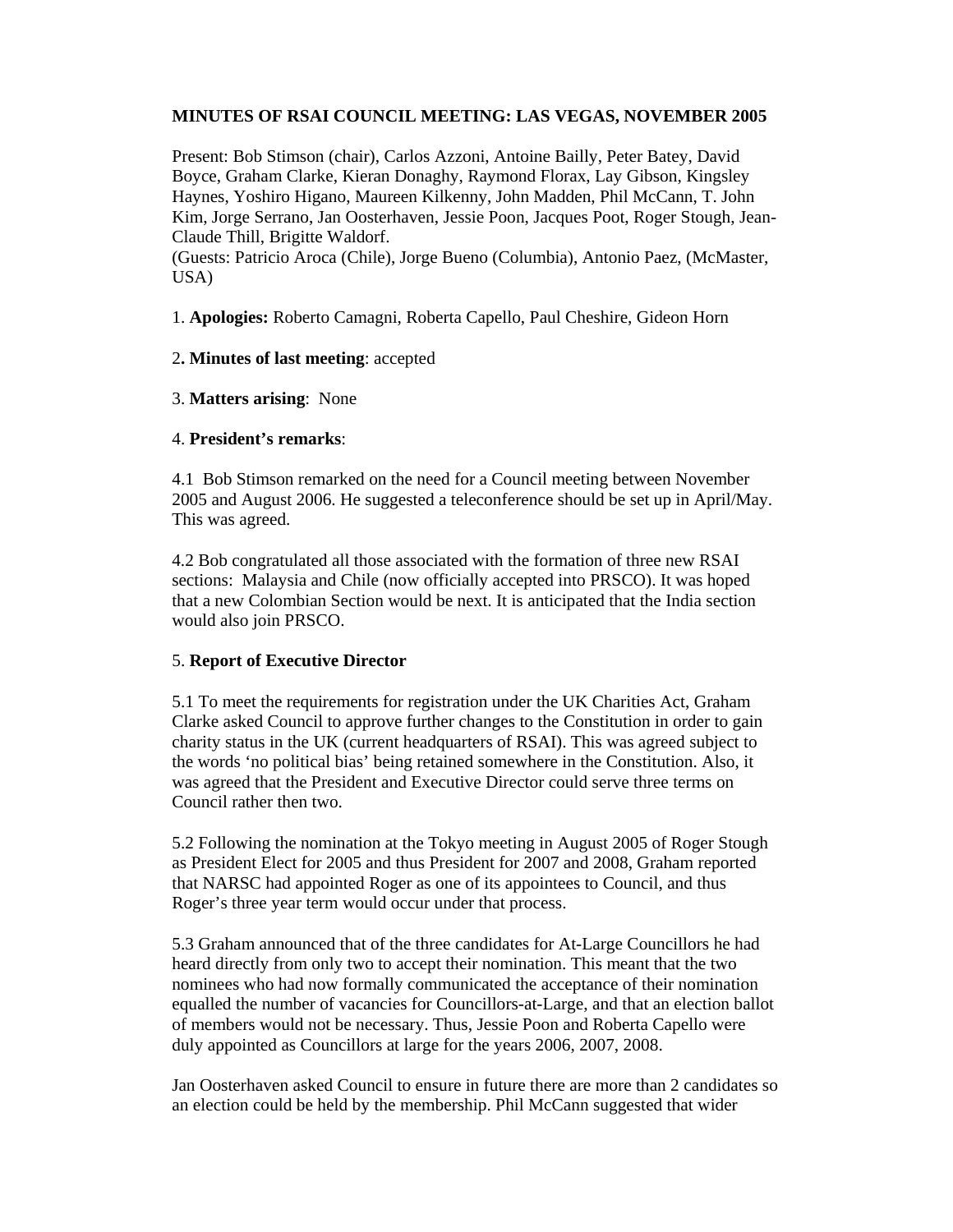canvassing of potential nominees be undertaken to entice members to stand for nomination to make the procedure of election of Councillors-at-Large be seen to be more democratic.

### 6. **Long Range Planning Committee**

Antoine Bailly reported on a number of issues:

6.1 There had now been much discussion on the possibility of starting a new policy related journal. A Member Services Task Force had been set up in Amsterdam to take this forward, and a Report had been circulated and is open for discussion at this meeting. It is suggested that now Peter Batey and Raymond Florax be added to this team (see also item 9) in its pursuit of a strategy for developing that new journal.

6.2 There should be a deadline for set for Sections to decide on joining RSAI under universal membership. Graham Clarke would try (with Blackwells) to get all sections to be either joined or formally committed to become members by the end of 2005. The situation regarding any Sections not having joined by April/May 2006 would be discussed and reviewed at the next Council meeting and the status of those sections determined.

6.3 Peter Batey reported on this item. He reminded Council of the details concerning the paper on reorganisation of Supra-regional groupings (reported in full in the Amsterdam minutes). NARSC had agreed to support and welcome Latin American sections. Jean-Claude Thill reported that he hoped that a final document on the changes would be ready by next October/November. PRSCO also agreed to support the proposals but would further debate the change in name at their next meeting in Malaysia. Few changes were envisaged for ERSA at this stage.

These proposals from the Long Range Planning Committee were accepted.

#### 7. **Papers in Regional Science**

Raymond Florax reported that 2005 had been a year of transition with the move to Blackwells as publisher and the editorial office move to Purdue. Although there had been inevitable production delays in the year of transition he was confident that all 4 editions for 2005 would appear this year. The number of submissions continues to climb and in January 2006 a new on-line paper submission process would be in place.

Raymond also reported a number of items from the Editorial Board meeting. He urged the secretariat to get universal membership sorted as soon as possible so that as many people could have on-line access to the journal as possible. He also noted a number of appointments/reappointments were needed soon, and he asked Council to resurrect the publications committee to address this issue.

This was agreed, with the membership to be: Raymond Florax, Bob Stimson, Graham Clarke, Paul Cheshire, Roger Stough and John Madden.

David Boyce asked about increases in sales to libraries. Raymond replied that this was an integral part of Blackwell's plans for the expansion of the journal.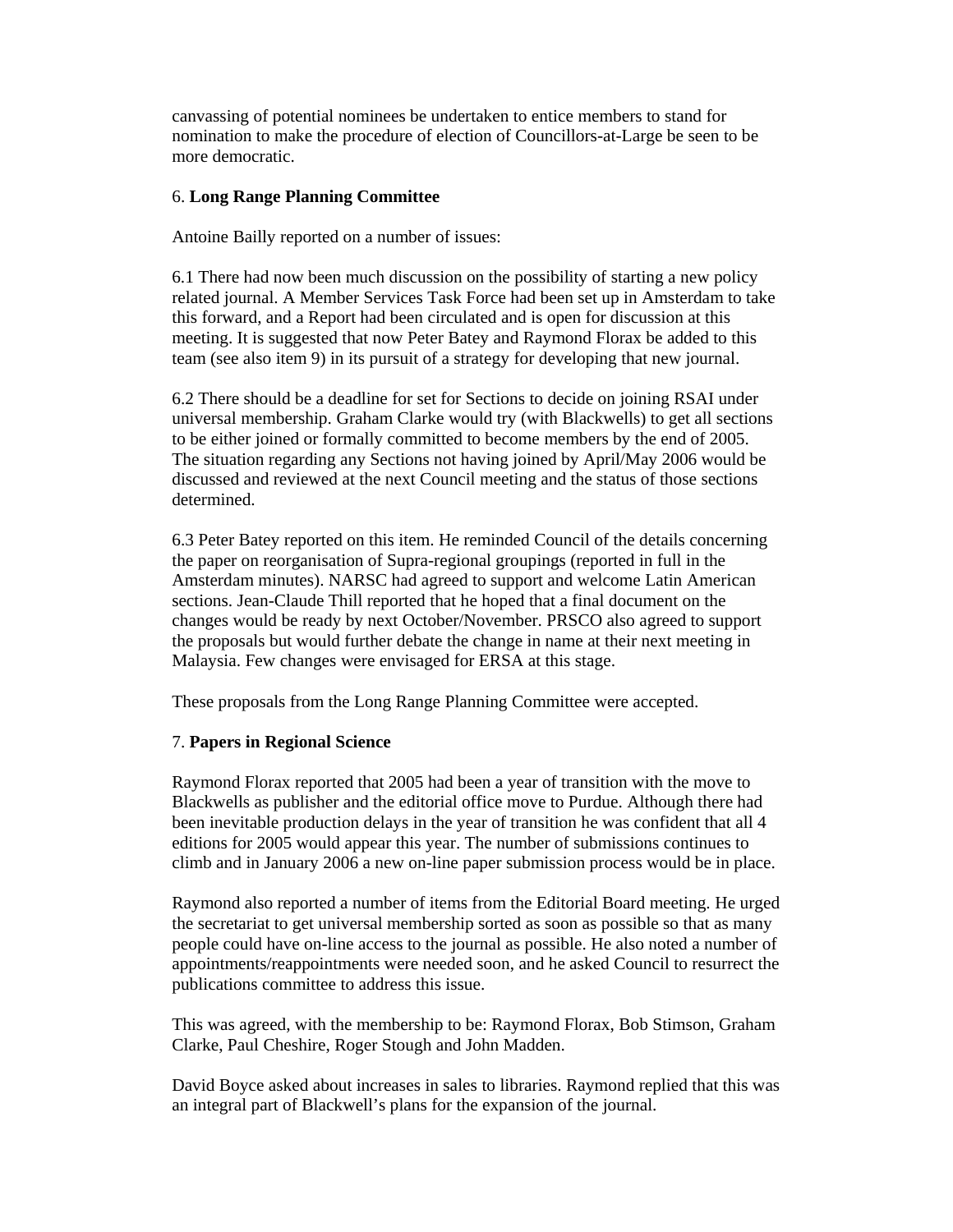# 8**. RSAI Accounts**

Dimitris Ballas presented the accounts to Council – see appendix A. Council was pleased to see a healthy balance. But now it was necessary to put into place an expenditure program related to RSAI promotion and new services to members. The President suggested that this be undertaken by the Finance Committee immediately after the financial outcome of the first year of the universal membership transition and partnership with Blackwell was known, and that was expected about April 2006. A budget incorporating an expenditure program for operations and member services innovations would be put to the next meeting of the Council.

Graham Clarke thanked Kieran Donaghy at Illinois for his hard work in closing and transferring accounts from the US. A small balance remained in the USA however for expenditure needed in the US (i.e., production of prize medals etc).

# 9. **RSAI Task Force**

Bob Stimson presented the Report from the Member Services Task Force (Appendix B). This was well received and Council voted to agree all the action points proposed.

Most debate focused on the policy journal issue which was welcomed an initiative to serve the wider and more diverse membership of RSAI following the transition to universal membership.

Jan Oosterhaven urged Council to meet with ERSA as soon as possible so that no duplication of effort takes place. Peter Batey and Graham Clarke agreed to meet Paul Cheshire as soon as possible.

It was decided to ask Blackwell to provide advise to the Task Force on the role it might play vis-à-vis the new journal and for it to provide an assessment of market potential/viability.

The Task Force sub-group would have a virtual meeting in January to take matters forward. A budget of £20k was provisionally agreed for the Task Force group.

It was anticipated that a Development and business plan for the new journal be brought to the next meeting of the Council

# **10. Prizes**

Kieran Donaghy produced a list of current RSAI prizes. A Prizes Sub-Committee was set up to propose the two additional awards proposed in Report from the Member Services Task Force (Appendix B). That Sub-Committee will be: Bob Stimson, Roger Stough, Graham Clarke and Antoine Bailly.

Bob Stimson thanked Luc Anselin and David Boyce for all their efforts in process for selecting the RSAI Fellows and arranging for the awards.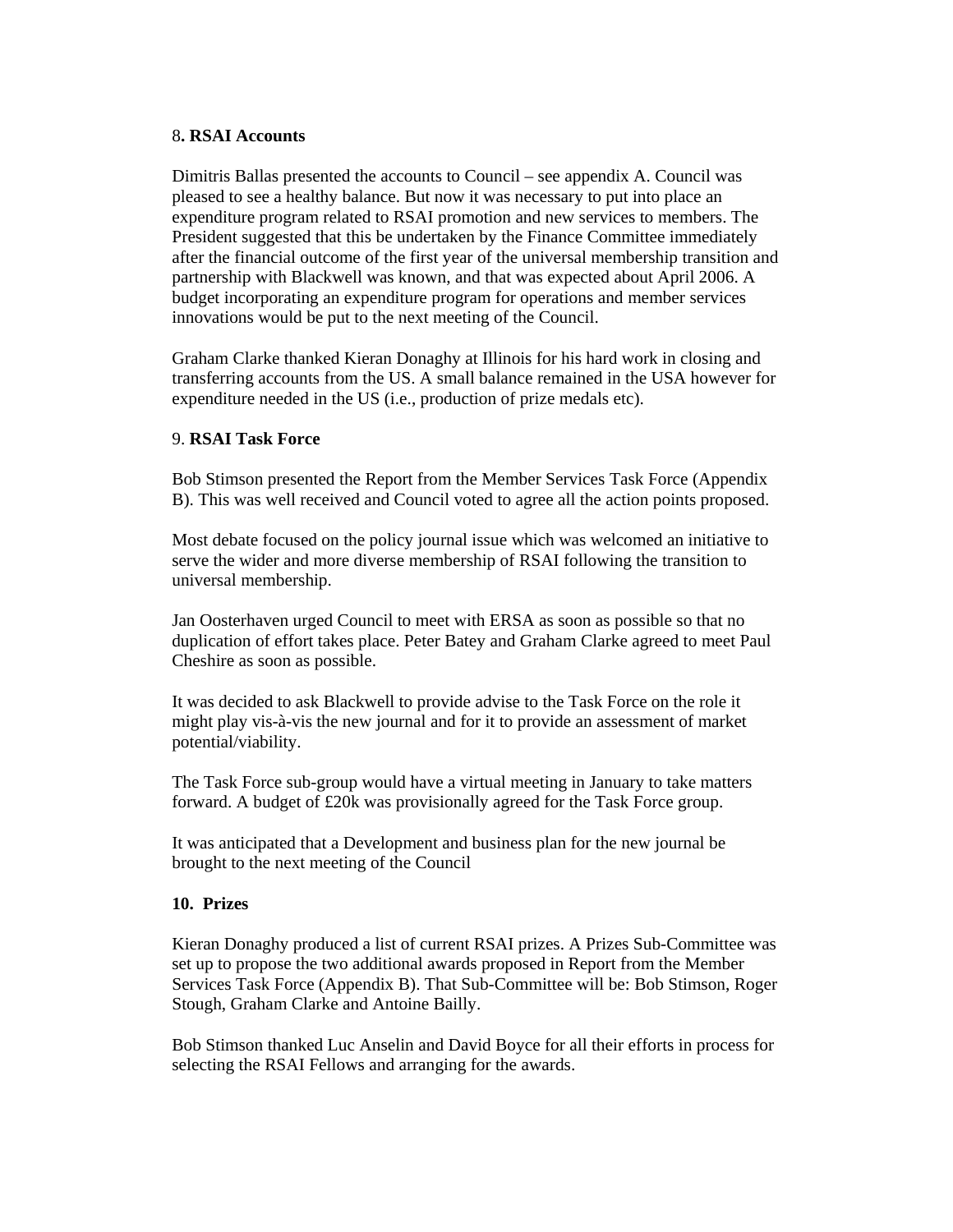Art Getis has agreed to be Chair of process for selecting RDAI Fellows for 2006. The call for nominations has already been made and nominations close in late January in 2006. Nominations made in previous years remain under consideration for 2006.

Antonio Paez (new co-ordinator of the dissertation prize) proposed some minor changes to the procedure for electing the Ben Stevens Fellowships. These were agreed.

# **11. AOB**

11.1 The Brazilian section announced their forthcoming meeting in Foz do Iguaçu City, October  $15<sup>th</sup> - 17<sup>th</sup>$  2006

11.2 Roger Stough detailed the contents of an e-mail from Paul Cheshire asking if Council could release details of the resources available for new service provision in 2006. Phil McCann had received a similar request. Both Roger and Phil believed that the publication of accounts under item 8 had now resolved this issue.

11.3 Bob Stimson thanked out-going Councillors Antoine Bailly and Maureen Kilkenny for all their hard work.

11.4 For the appointment of Councillors for 2006/2007/2008, Council is pleased to welcome:

From NARSC – Roger Stough (also President Elect) for a first term; Jean-Claude Thill for a second term

From ERSA – Roberto Camagni for a second term.

From PRSCO – David Edgington for a first term.

11.4 The President invited Jorge Bueno to say a few words about RSAI in Columbia. Council looked forward to their full participation in future years

# **12. Date of next Council meeting**:

Teleconference to be arranged for April/May

Graham Clarke, November 2005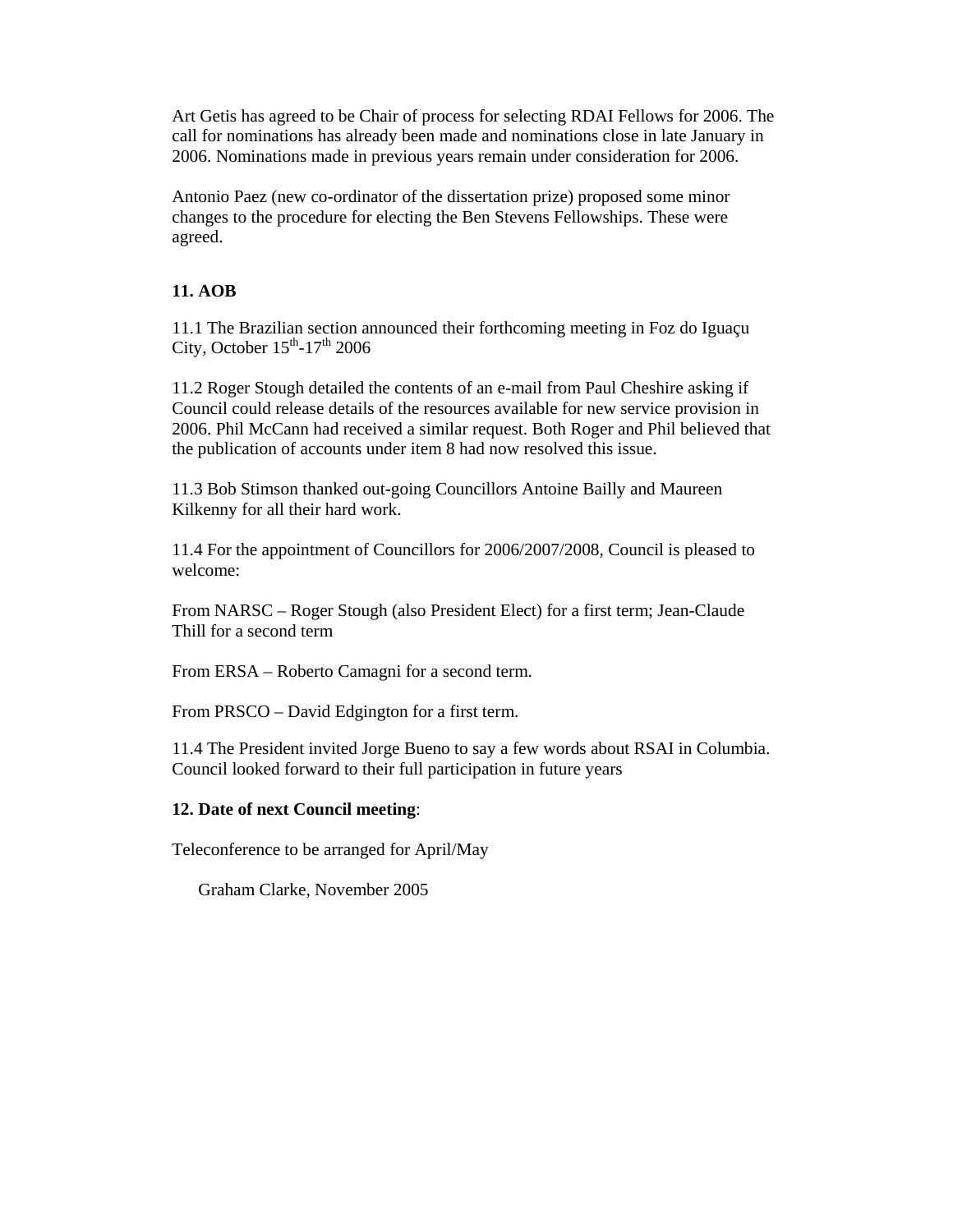# Regional Science Association International UK accounts

# 2004

| Balance on 1 January 2004 (Pounds Sterling £):                                                                                                               |        | £200.00                                             |
|--------------------------------------------------------------------------------------------------------------------------------------------------------------|--------|-----------------------------------------------------|
| Receipts (Pounds Sterling $\pounds$ )                                                                                                                        |        |                                                     |
| Transfer from Busey Bank (13 July 2004)<br>Other receipts                                                                                                    |        | £76,112.19<br>£317.97                               |
| <b>TOTAL</b>                                                                                                                                                 |        | £76,630.71                                          |
| Payments (Pounds Sterling £)                                                                                                                                 |        |                                                     |
| RSAI Travel (9 September 2004)<br>RSAI Travel (9 September 2004)<br>RSAI Travel (17 December 2004)<br>RSAI Travel (23 December 2004)<br>$(23$ December 2004) | £29.00 | £325.36<br>£10.00<br>£942.52<br>£372.96 RSAI Travel |
| TOTAL                                                                                                                                                        |        | £1,679.84                                           |
| <b>Balance on 31 December 2004</b>                                                                                                                           |        | £74,950.87                                          |

#### **PREPARED WITHOUT AUDIT – FOR INTERNAL USE ONLY**

#### Dimitris Ballas

Las Vegas, 10 November 2005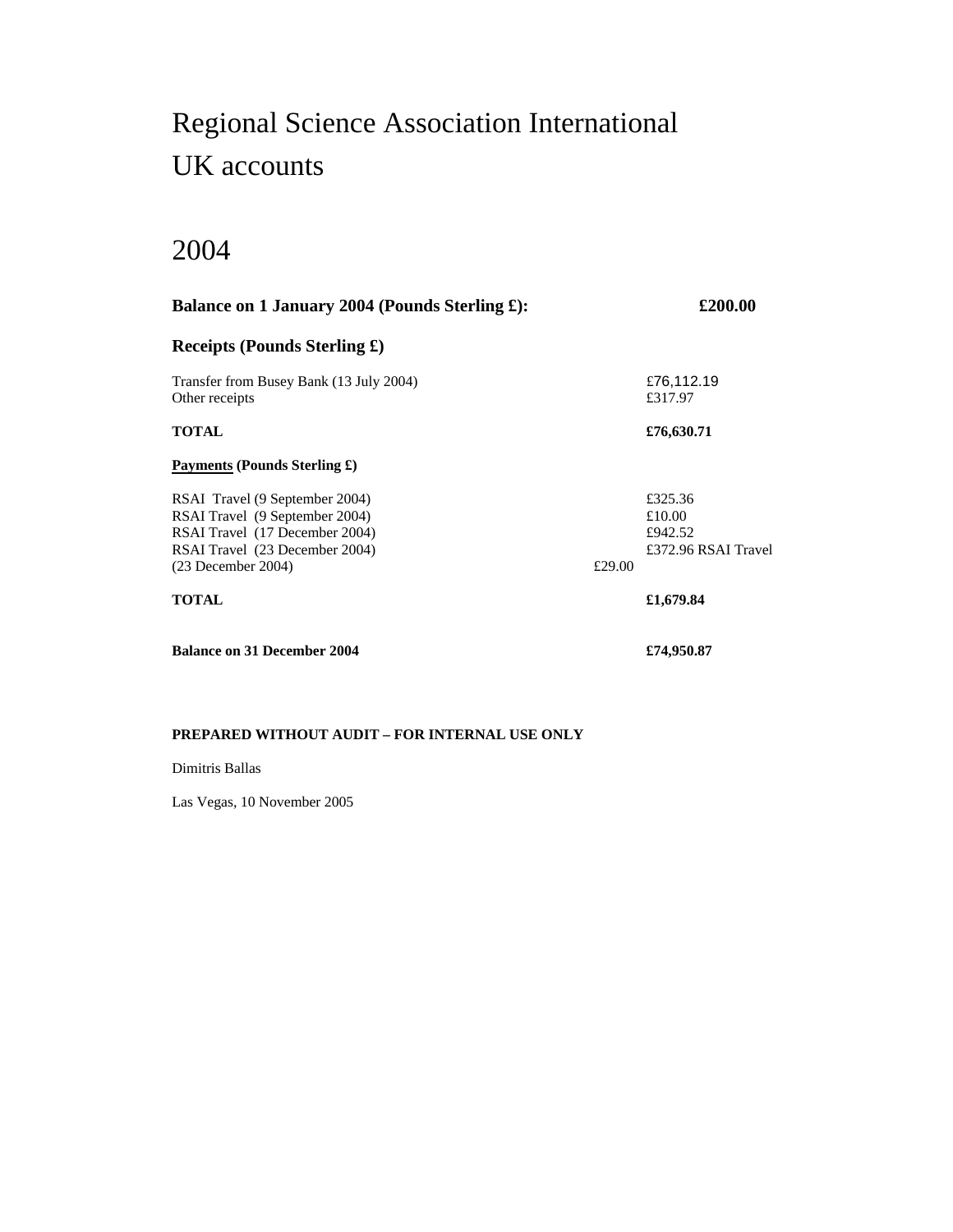# Regional Science Association International UK accounts

# 2005

| Current Account from 1 January - 17 October:                                                                                                                 |                                                                   |  |
|--------------------------------------------------------------------------------------------------------------------------------------------------------------|-------------------------------------------------------------------|--|
| Balance on 1 January 2005 (Pounds Sterling £):                                                                                                               | £74,950.87                                                        |  |
| <b>Receipts (Pounds Sterling £)</b>                                                                                                                          |                                                                   |  |
| Transfer from Busey Bank (9 August 2005)<br>Other receipts                                                                                                   | £52,252.85<br>£4,877.00                                           |  |
| <b>TOTAL</b>                                                                                                                                                 | £57,129.85                                                        |  |
| <b>Payments (Pounds Sterling £)</b>                                                                                                                          |                                                                   |  |
| RSAI Travel (5 April 2005)<br>RSAI Travel (5 April 2005)<br>Transfer to Savings account (18 July 2005)<br>RSAI Travel (13 October 2005)<br>(13 October 2005) | £325.50<br>£10.00<br>£70,000.00<br>£592.91 RSAI Travel<br>£475.54 |  |
| <b>TOTAL</b>                                                                                                                                                 | £71,403.95                                                        |  |
| <b>Balance on 17 October 2005:</b>                                                                                                                           | £60,676.77                                                        |  |
| Savings Account (Business Base Rate Tracker Account) from 18 July - 10 November:                                                                             |                                                                   |  |
| Opening balance 18 July 2005                                                                                                                                 | £70,000.00                                                        |  |
| <b>Current Balance</b>                                                                                                                                       | £70,000.00                                                        |  |
| <b>TOTAL ASSETS IN UK ACCOUNTS ON 10 NOV 2005:</b>                                                                                                           | £130,676.77                                                       |  |
| PREPARED WITHOUT AUDIT - FOR INTERNAL USE ONLY                                                                                                               |                                                                   |  |
| Dimitris Ballas                                                                                                                                              |                                                                   |  |
|                                                                                                                                                              |                                                                   |  |

Las Vegas, 10 November 2005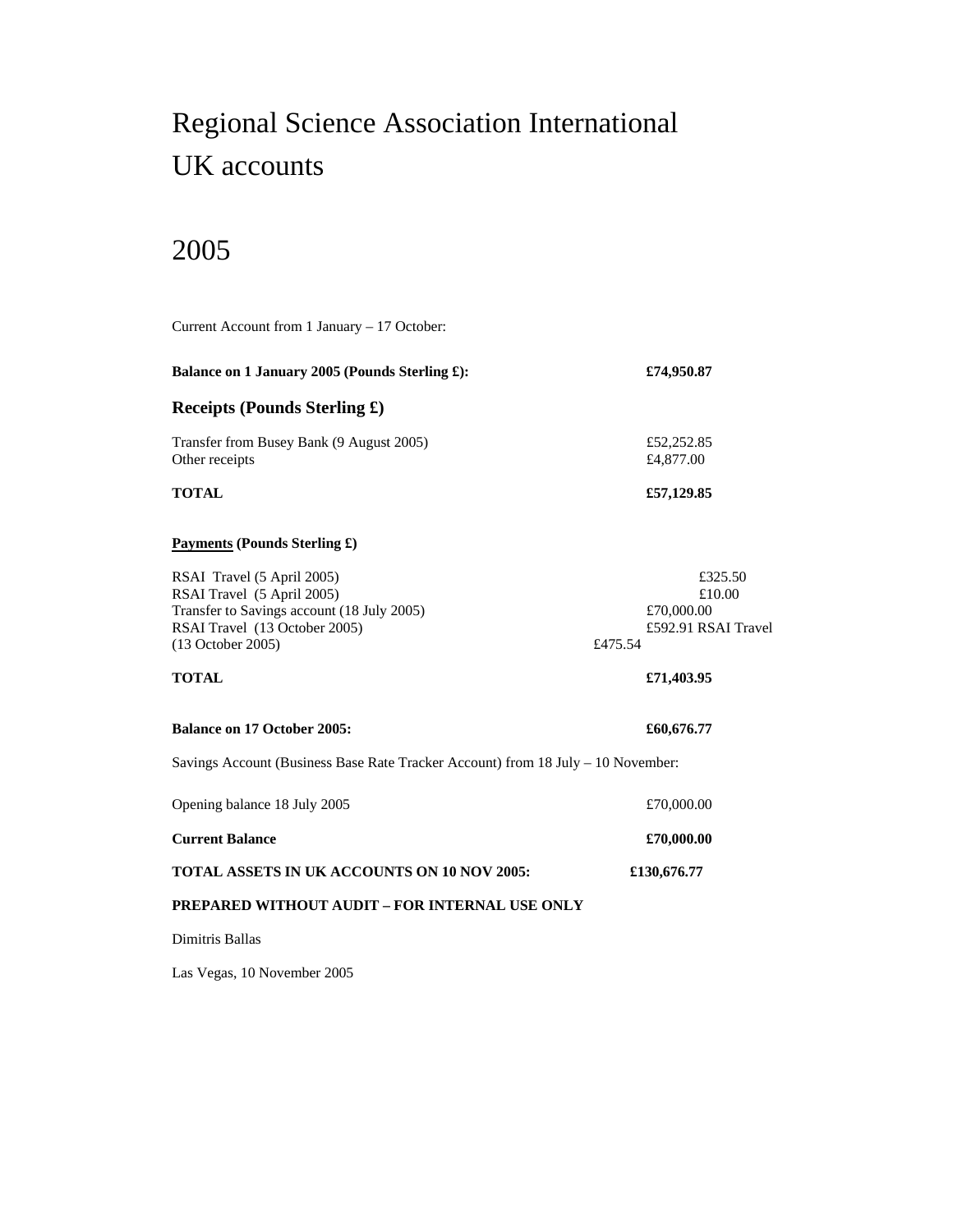# **Appendix B: Developing Existing and Initiating New Member Services for RSAI**

#### **Report to the RSAI Council from the Member Services Task Force**

This Report from the Member Services Task Force to RSAI Council is for consideration and action as appropriate by the Council at its meeting at 12 noon on Friday 11 November during the NARSC meeting in Las Vegas.

The report canvasses a number of issues which the Council needs to address in improving existing and potentially initiating new member services. It makes a number of proposals and eight specific recommendations, some of which are amenable to implementation immediately and in early 2006, and some of which will need to be pursued through further deliberation by the Task Force with a view to a detailed strategy and implementation plan being brought back to the Council at its meeting in association with the ERSA Conference in August 2006.

#### **1. Establishing the Member Services Task Force**

- 1.1 At the Amsterdam meeting of the RSAI Council held on 27 August 2005 in association with the ERSA 2005 Congress, it was resolved to form a Member Services Task Force to develop a strategy and to recommend specified proposals for new member services to be provided by RSAI.
- 1.2 The Task Force comprises:
	- Robert Stimson, RSAI President
	- Antoine Bailly, RSAI Immediate Past President
	- Roger Stough, the Council nominee as RSAI President Elect
	- Graham Clarke, RSAI Executive Director
	- Paul Cheshire, representing ERSA
	- Maureen Kilkenny, representing NARSC
	- John Madden, RSAI Council.
- 1.3 The role of the Task Force is to develop a comprehensive strategy for RSAI Member Services and to recommend to the RSAI Council at the ERSA meeting in August 2006 a set of specific proposals and mechanisms for implementing action for expanded and new member services.
- 1.4 The Task Force was asked to provide a Report to the RSAI Council at the NARSC meeting in November 2005.
- 1.5 A part of the considerations of the Task Force was to be the issue of a new journal in Regional Science Policy and Practice (See 5 below). The intent was for the Task Force to report to that meeting of the Council proposing a procedure to pursue the development of a detailed strategy and implementation procedure if it is deemed to be desirable and feasible for RSAI to undertake such an initiative. That will require the formation of a specialist sub-committee of the Task Force to work on the details and to report back to the Council with a detailed recommendation at the Council meeting during the ERSA Conference in August 2006.
- 1.6 The task Force has conducted its business through email correspondence and the development of draft documents incorporating feedback from members of the Task Force proposing ideas and suggesting amendments to drafts.

#### **2. Background**

2.1 As part of the discussions with the three supra-regional organisations of RSAI (NARSC, ERSA, PRSCO) and with RSA Sections to negotiate and implement the arrangements for universal membership of RSAI, it was implicit that, following the successful operation of those new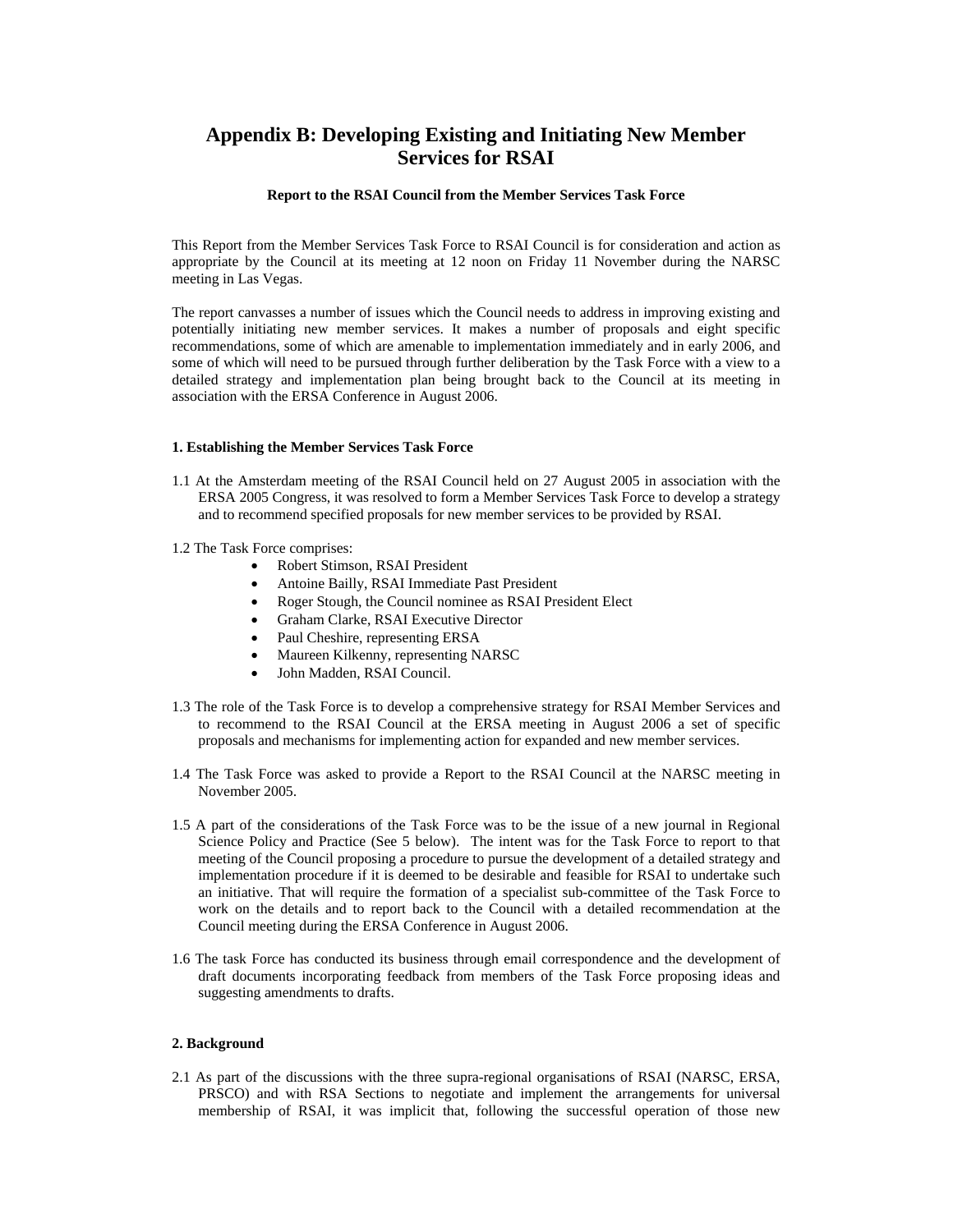arrangements with Blackwell, the RSAI Council would then turn attention in 2005 and beyond to developing new member services to meet the needs and expectations of a larger and more diverse international membership of RSAI. Of course there is an on-going need to be reviewing member services and considering how they may be enhanced.

2.2 It is now the appropriate time to commence that process and to develop a strategy during 2005/06 for implementation from 2006/07.

#### **3. The range of RSAI Member Services which should be considered for further development and/or as new initiatives**

3.1 Current RSAI member services include:

(a) Through the arrangements with Blackwell, on-line access of RSAI members to *Papers in Regional Science* and the RSAI Newsletter.

(b) The RSAI web-site.

*Recommendation 1: 'Papers in Regional Science' and the 'RSAI Newsletter', and the RSAI web site, are crucial established member services and should continue and be enhanced, with specific attention being given to how to improve and further develop the RSAI Newsletter and RSAI web-site.* 

3.2 Possible new initiatives for additional member services might include the following:

- (a) A new journal in the field of Regional Science Policy and Practice.
- (b) International study groups on specific topics.
- (c) Joint ventures between RSAI and the supra-regional groups (NARSC/ERSA/PRSCO) and local Sections of RSAI.
- (d) Web site "chat rooms" for special interest groups.
- (e) Services which specifically meet the needs of non-academic members of the RSAI.
- (f) Collaborative ventures with other professional associations where symbiotic and mutually beneficial outcomes are apparent.
- (g) Additional RSAI awards to recognise excellence and service within RSAI and by policy leaders and practitioners in the fields of regional development and planning and the application of regional science approaches, including "best practice" case studies.

In addition, while recognising that English is the official language for RSAI "international" meetings, activities and publications, it might be possible to provide a limited multi-language service for appropriate activities and publications to meet the needs of the diverse language groups within the overall RSAI membership, especially for the French, Spanish, Japanese and Chinese speaking groups.

*Recommendation 2: From the 2006 volume of 'Papers in Regional Science', there should be incorporated within the on-line version of the journal abstracts of papers in several languages to reflect the diverse language groups represented in the membership of RSAI.* 

*Recommendation 3: A sub committee of the RSAI Council should be established to draft a policy and guidelines for the implementation of two new RSAI awards: a RSAI Service Award; and a RSAI Medal for Public Service Commitment to Regional Development.* 

#### **4. Developing the RSAI Web-Site**

- 4.1 Specific issues to address for the short-term development of the RSAI web-site include the following:
	- (a) Improving the integration between Blackwell, RSAI Council/Secretariat, and the RSAI web-master for the development and operation (including management) of the web-site.
	- (b) Providing on the RSAI web site direct links to the web sites of the supra-regional bodies (NARSC, ERSA, PRSCO) and the web-sites of local Sections of RSAI, and similarly providing links the other way.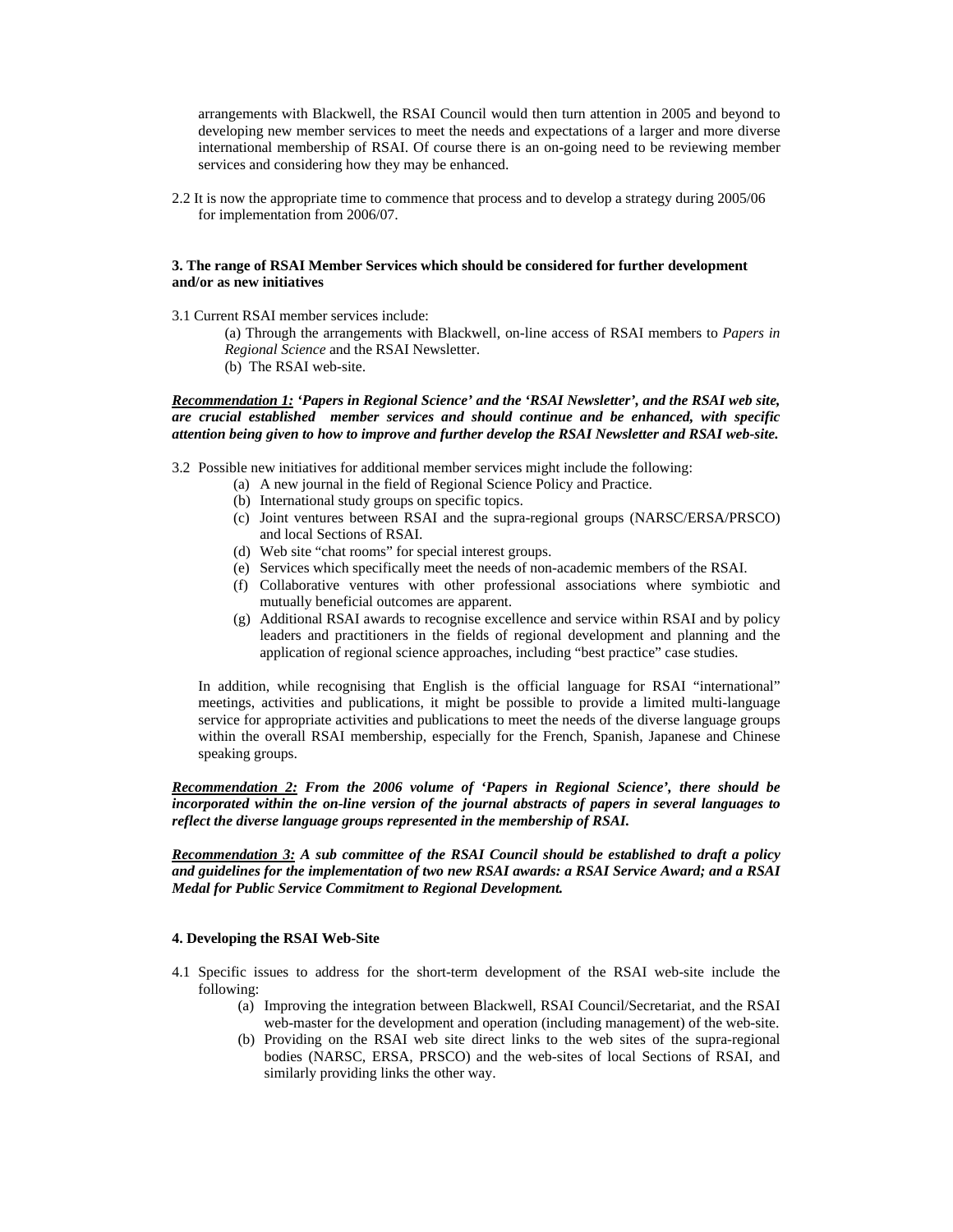- 4.2 The RSAI web site incorporates a range of functions which include the following, and these might be improved in the ways suggested:
	- (a) A directory of RSAI members through a 'type-in name' mode of access, which could be improved by also having a facility to access the full listing of members, with details of their email contact, and a summary of their expertise and research interests. It would be useful for there to be a facility whereby a user of the web site might be able to for search for persons with expertise in specified fields.
	- (b) A calendar of RSAI conferences, which needs to be enhanced with links to the web sites for registration for those events.
	- (c) A notice board for up-coming regional science meetings/events, which might be enhanced with provision of a "pop-up" notice on the home page upon entry to the web site.
	- (c) A notice board for 'job vacancies', which needs to be expanded to include non-academic positions in the public and private sectors.

#### *Recommendation 4: The RSAI Executive Director negotiate with Blackwell to determine the arrangements necessary to implement the innovations set out in 4.2 of this Report, and arrange to put in place the mechanisms for their implementation in 2006.*

4.3 The RSAI web site might be developed to incorporate new facilities, including the following:

- (a) A 'standardised' RSAI conference registration facility for the RSAI supra-regional organisations and Sections that want to participate, and/or links to the NARSC/ERSA/PRSCO and Section conference registration web-sites. The RSAI Executive Director should liaise with the supra-regional organisations and the local Sections of RSAI to discuss this matter.
- (b) Providing the facility for 'chat rooms' for regional science interest groups.
- (c) Hosting of 'News Notes' on regional development and planning policy and practice through a "gate-keeper" to ensure quality control for access by researchers, policy and planning bureaucrats and consultants.

*Recommendation 5: The RSAI Executive Director liaise with the President and Executive Secretary of the three supra-regional organisations of RSAI and with the local Sections of RSAI to determine the need for initiatives from the RSAI Council with respect to the matters raised in Section 4.3 of this Report, and provide feedback to the Council during the first half of 2006.* 

#### **5. A new journal initiative in regional science 'policy and practice'**

- 5.1 The notion of a regional science 'policy and practice' journal initiative does potentially represent an important step in the necessary development of additional member services to cater for the now more diverse membership of RSAI, which includes regional development and planning policy and practice bureaucrats and consultants in addition to academic researchers and teachers. In addition, it needs to recognise that the academic membership of RSAI includes a very substantial number of researchers and teachers who undertake work applying regional science approaches to policy and practice in regional development and planning. Thus, the matter needs to be given serious deliberation.
- 5.2 This initiative would require careful consideration thorough a feasibility evaluation and subsequent detailed planning for implementation if the indication is that such an initiative is feasible and desirable. That should include a formal evaluation of the following:
	- (a) market potential and commercial viability
	- (b) orientation, scope and focus
	- (c) editorial policy
	- (d) contract arrangements with a publisher
	- (e) the possibility of collaboration with another professional association (s)

To assist the RSAI in undertaking that evaluation and formulation of a strategy and plan for implementation, it may be necessary to hire the professional services of an appropriate consultant to provide independent advice.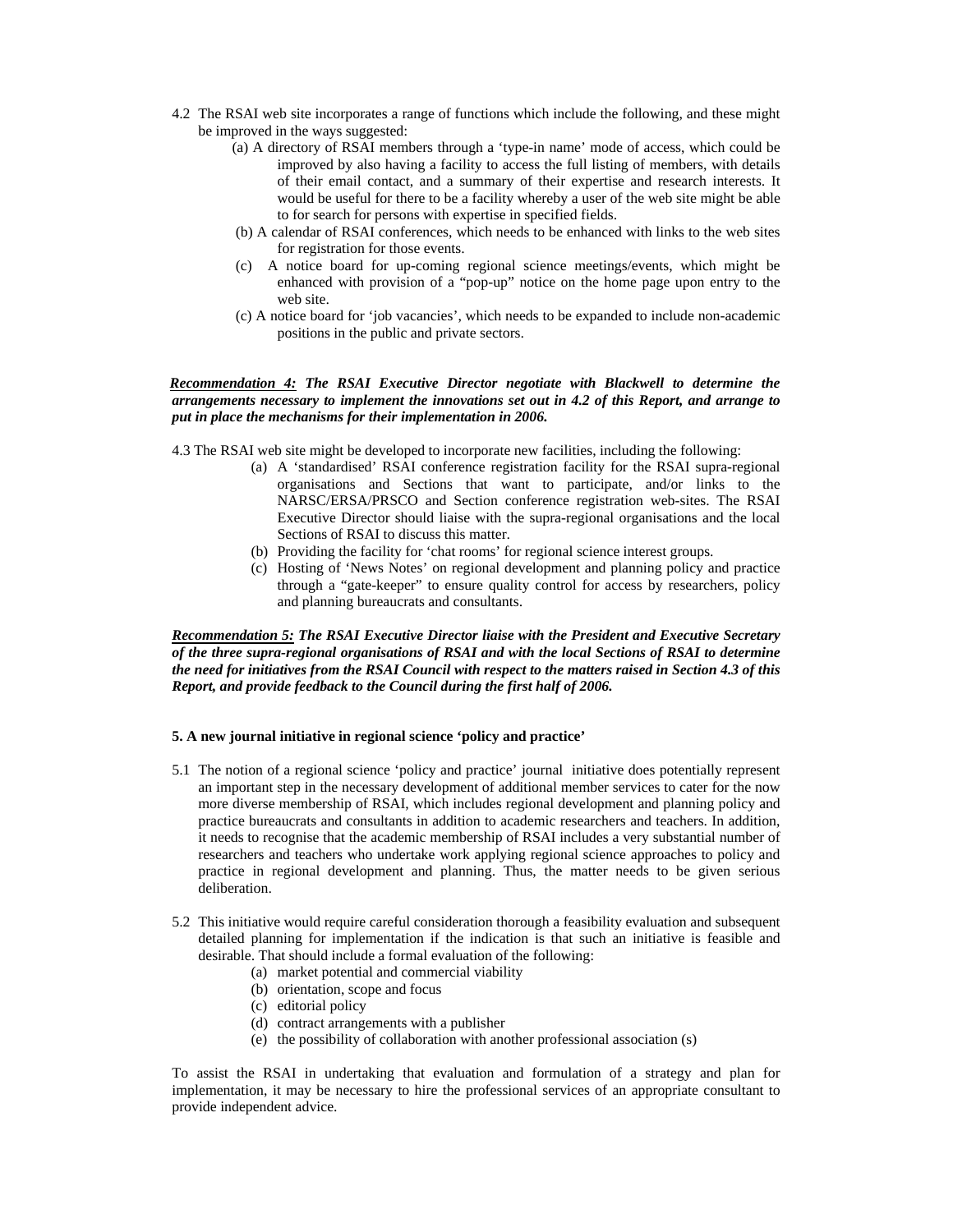- 5.3 Principles which are important and should guide the development of a formal strategy for such a new journal initiative include the following:
	- **(a)** A new journal whatever its ultimate name might be will need to have a truly international perspective to reflect the 'global focus' of RSAI in developing regional science The Editorial Board structure of *Papers in Regional Science* might provide a model to replicate with an Editor in Chief and three Editors from the supra-regional organisations (NARSC, ERSA and PRSCO).
	- **(b)** An explicit editorial policy will be required which emphasises the focus on the application of regional science methods in a policy/practice context for regional studies and planning, and especially in the field of local and regional economic and community development policy, planning and practice. Papers that demonstrate public policy development and program implementation and business applications using regional science theory and methods and case providing 'best practice' case studies would be particularly sought.
	- **(c)** Quality control for contributed and solicited papers would be assured through the normal refereeing procedures would be used.
	- **(d)** Contributed papers would be encouraged not only from academic researchers especially in collaboration with public policy and program bureaucrats and with private sector people – but also from policy and program bureaucrats and private sector consultants. However, it may also be desirable and feasible to include sections that are non-refereed contributions in the form of 'notices' and 'news'.
	- **(e)** Because of the formal collaboration recently implemented with Blackwell, preferably this initiative would occur under that RSAI/Blackwell agreement, and in the first instance discussions should be held with the people at Blackwell to ascertain what they might propose. That is not to say that alternative potential publishers might or should be considered and alternative potential publishers approached if it is decided to seek competitive tenders.
- 5.4 An important issue is whether a new 'policy and practice' journal should only be an 'on-line' e.journal or whether it should be available both 'on-line' and in 'hard copy' for institutional subscribers and individuals who were to pay an additional fee for that service. A view has been put to the Task Force that an 'on-line' only e.journal would provide greater flexibility without the page constraint of a journal that is also available in hard copy. The notion behind this perspective is that the potential initiative for a 'policy and practice' journal could result in a "flood" of contributions – particularly from policy and program practitioners and consultants of papers and case studies that are intrinsically most valuable but which are 'replicative' in nature and would not be suitable for a refereed journal that is 'on-line' but also 'hard copy.' A mixed model of both 'on-line' and 'hard copy' does have the flexibility of the on-line version incorporation non-refereed components while the 'hard copy' version would include only fully refereed contributions.
- 5.5 There might be the possibility of collaborative joint venture in this initiative between RSAI and other established organisations which more explicitly embrace the diverse regional development policy and practice community. This might be possible with the organization known as ACCRA in the U.S., which started as a division of the Association of Chamber of Commerce Executives but split off about 20 years ago as the American Chamber of Commerce Researchers Association but decided to keep the ACCRA identity. Today the body has the official tile of ACCRA: The Council for Community and Economic Research, but it is understood that the 'ACCRA' part will be dropped in the near future. ACCRA has in the order of 500 members in the U.S. and Canada, with a few from elsewhere. Members of ACCRA are predominantly from chambers of commerce and regional development organisations, but it also includes academic researchers and teachers. ACCRA undertakes a substantial amount of training activities including an accredited course in regional and local economic development, and one of its professional development programs results in enrolees becoming a Certified Community Researcher. In addition, ACCRA publishes the *Cost of Living Index* for almost 300 metro areas; it lobbies federal agencies on data availability and quality; it disseminates data of members; and it has a consulting arm for economic development. Within ACCRA there is a degree of cross-over of membership in North America with RSAI members, and there are strong connections with the Executive MBA program at the U Southern Mississippi. Many of the classes in the education and professional development programs run by ACCRA are taught by members of the RSAI. Following some preliminary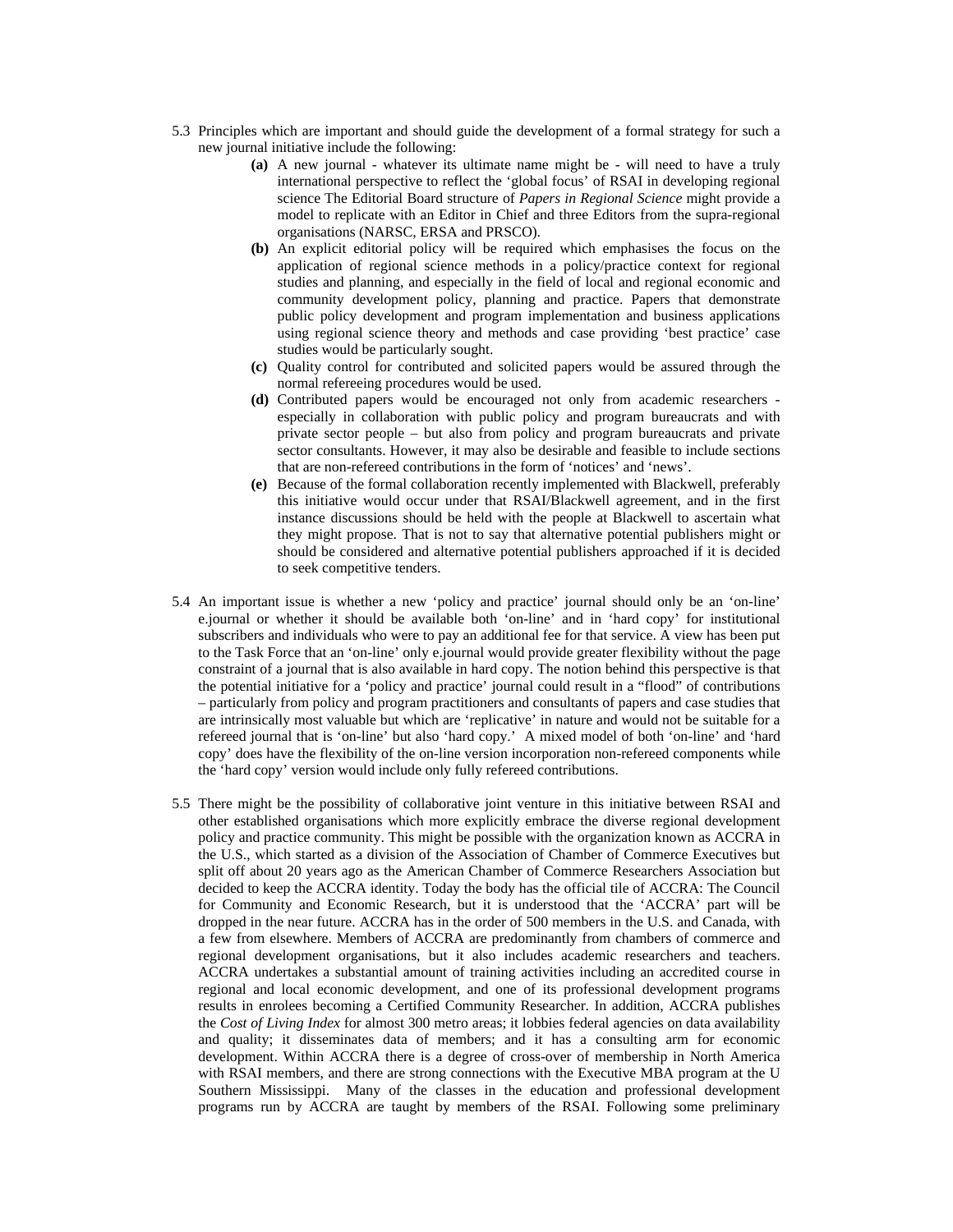informal discussions with officers of ACCRA, there may well be interest in entering into a joint venture with RSAI in resurrecting the journal *Economic Development Review* which has lapsed and was edited out of U Southern Mississippi. It would seem sensible for at least formal discussions be entered into between RSAI and ACCRA to explore the possibilities for collaboration and the possible 'sharing' of member services, and to specifically evaluate the potential and desirability of a collaboration on a journal initiative which could involve the resurrection of *EDR* in some form with RSAI.

*Recommendation 6: The RSAI Council establish a Sub-committee of the Member Services Task Force to undertake a detailed investigation of the feasibility for an initiative for starting a new journal in regional science 'policy and practice', with a full report recommending further action, including an implementation strategy if that initiative is shown to be feasible, to come to the meting of the RSAI Council at the August 2006 ERSA conference. In conducting this task, the Subcommittee should address the issues set out in Section 5 of this Report. The Sub-Committee should be empowered to spend up to British Pounds 10,000 to obtain independent advice necessary in carrying out the evaluation of the feasibility of this initiative.* 

#### **6. A 'policy and practice news' web facility**

- 6.1 The RSAI web-site could be expanded to incorporate an initiative which provided a facility for:
	- **(a)** The hosting of 'News Notes' on regional development and planning policy and program initiatives.
	- **(b)** Submission of reports and papers on policy, plans, practice, and business applications of regional science approaches through a "gatekeeper" to ensure quality control for access by researchers, policy and planning bureaucrats and consultants.
	- **(c)** A 'chat room' for applications of regional science approaches and regional economic development and planning for participation by researchers, bureaucrats and consultants.
- 6.2 This development might occur as a collaborative venture with an appropriate other professional association(s), and that might result in the service being run through an existing web site with a direct link from the RSAI web site. Such collaboration might also lead to RSAI members gaining access to existing information sources that might be of interest to the diverse membership if RSAI.

*Recommendation 7: The members Task Force should consider further the feasibility of RSAI initiating a 'policy and practice news' web facility and report back with a detailed proposal to the meeting of the RSAI Council at the August 2006 ERSA conference.* 

#### **7. Funding expansion of existing and new initiatives in member services**

- 7.1 The expansion in existing member services and the new initiatives proposed for consideration in this Report will require the allocation of funds, both for the conduct of the detailed feasibility of some of the new initiatives proposed and the implementation of expansion in existing services.
- 7.2 It will be necessary to incorporate within the RSAI 2006 budget an allocation to fund the service innovations proposed in this Report, and annual allocations are likely to be required beyond that year to keep the new services going. However, the impact on the RSAI annual budget should not be great, and it is likely that the surpluses that are envisaged to accrue from the arrangements with Blackwell vis-à-vis universal membership and its implementation from 2005 will be sufficient to underwrite a considerable expansion of member services in the coming years.
- 7.3 The RSAI Executive Director will need to begin discussions with Blackwell regarding the implementation of extension of some of the existing member services proposed in this Report that relate to the RSAI web site and *Paper in Regional Science*, and to determine those things shat can be implemented within the current contract between RSAI and Blackwell and where an additional